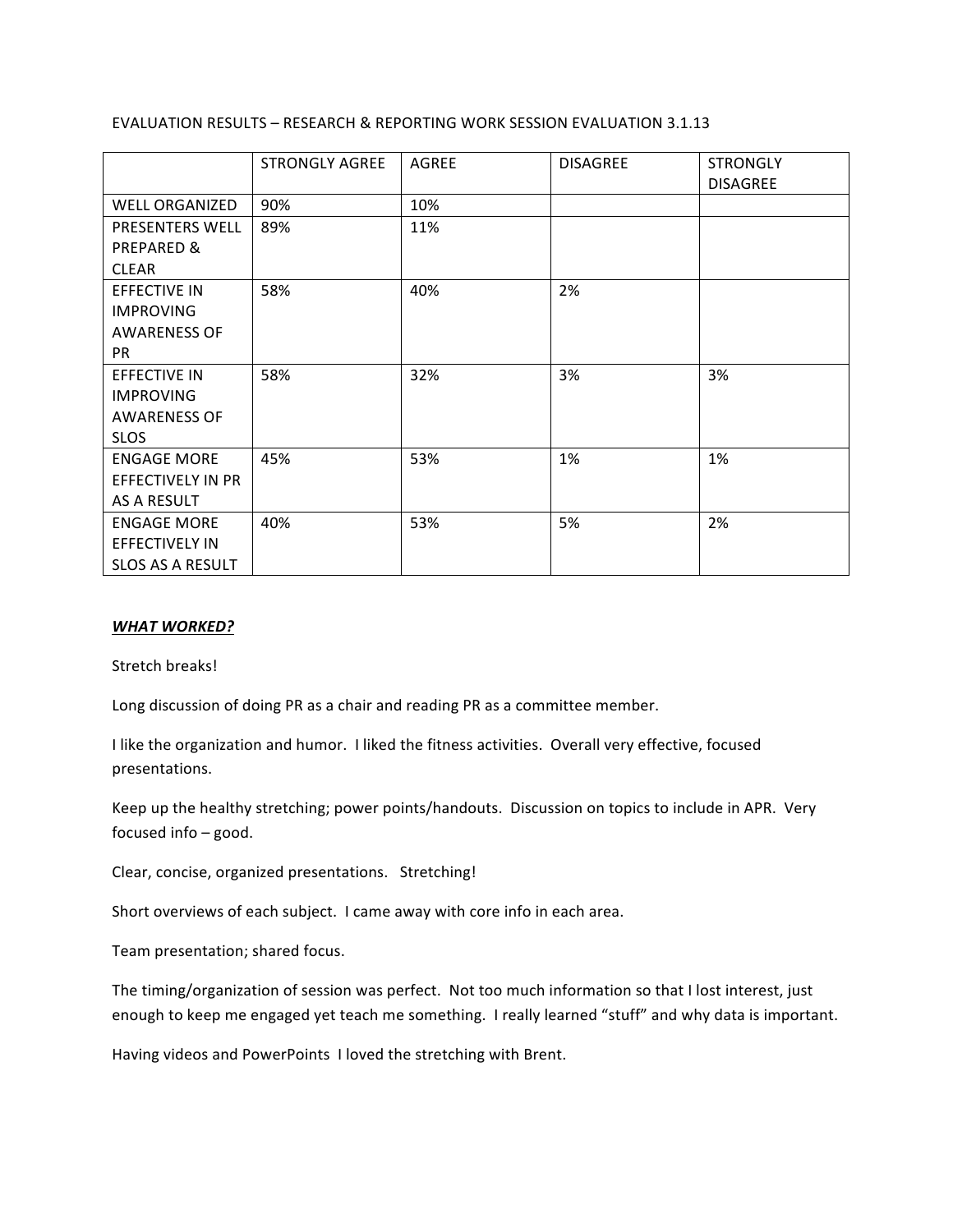Tying together APRs, SLOs, and planning was excellent. I love scorecards! A central information point of critical data will help avoid crisis.

It was very informative.

Brief mini-presentations were great.

Liz presentation; Brent

Short/shapshops (sic); stretching

The exercise intermissions were great. Very effective . . . this worked! Thanks!

The variety of speakers was nice. The breaks with stellar stretching instruction were fabulous. Got right to the point in each section, which is great.

It was good to have the stretching breaks. The presentations were well-prepared and presenters.

Concrete examples; data

Manny the Delegator/Liz Rozell's presentation

Like the exercise. Can use it in my own courses and know content as I work through the exercises. Great concept. Enjoyed brief presentations, nice examples, and variety of methods. For engagement and utilization of data.

Very nicely organized.

Excellent presentations

Stretching! Well organized, brief, informative

The scorecards & institutional outcomes presentations were excellent

Tone of levity. Learned a lot but also had fun

I would like to hear more from faculty who have written many reports and how they integrate the data into the narratives.

Very well organized, informative, and meaningful. Thank you for explaining and clarifying what can be confusing topic. Looking forward to future trainings.

Manny's video – great. Brent's stretching – great.

The presentations were well-organized, timely, and the stretch breaks were welcome. Good example of APR integration of data by Liz.

Aligning research data to "front line" teaching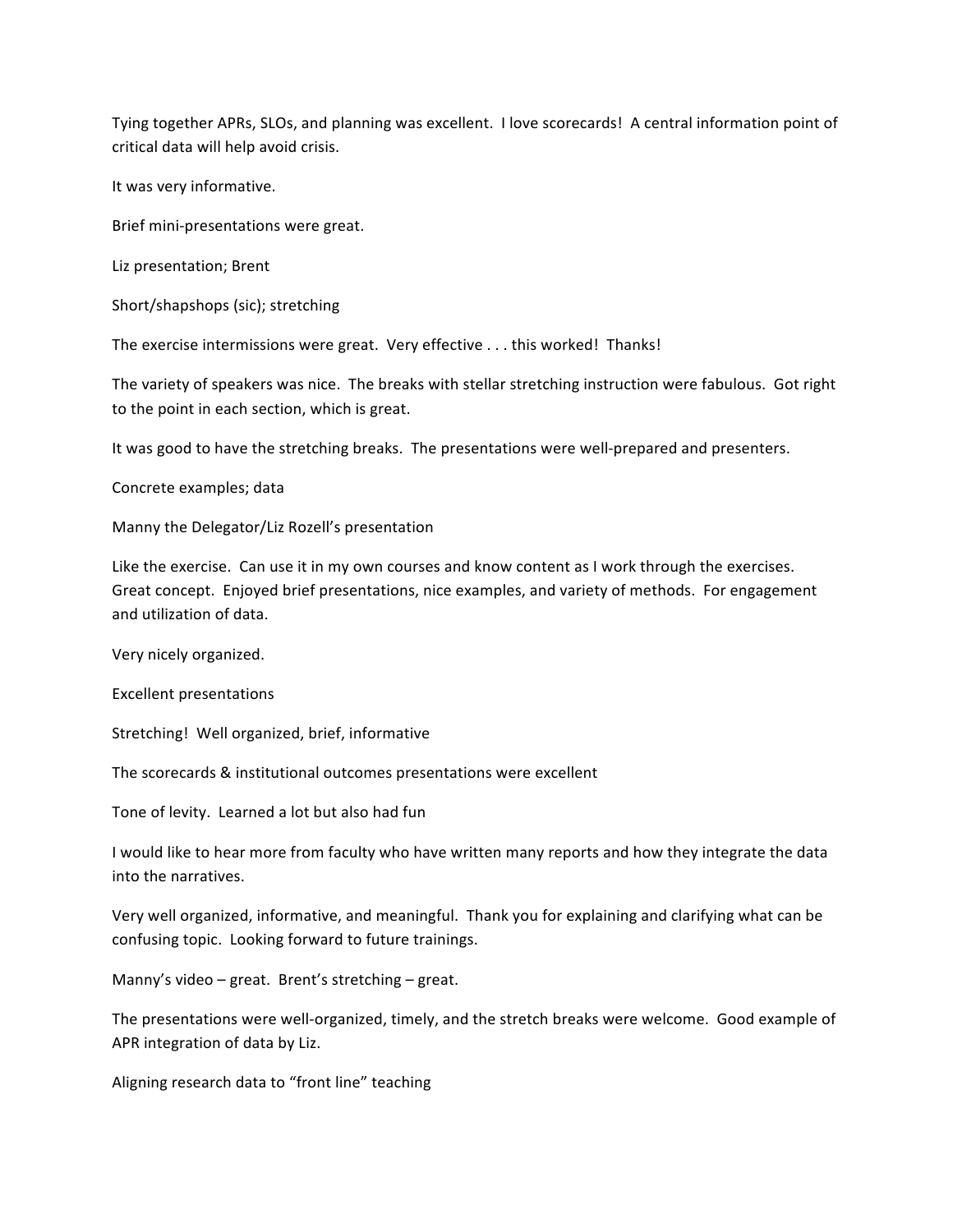Stretching breaks Stretch breaks; visuals; handouts Smart people; all excellent communicators Gave lots of information in a short amount of time Stretching Presentations were helpful *WHAT DIDN'T WORK?* PR report by Manny was very general. Would have appreciated more details. Assessment - helpful but too detailed on daylong activity.

I still want to drill down in each area. When can we do that?

Stretches & everything else.

No questions

More focus on the position with assessment part

I think everything "worked", but any one of these areas could be the topic of a half-day workshop on its own. Still, a nice overview. It wasn't bad, just not enough time to really get into SLO assessment.

Needed more back-and-forth because this was more straight lecture mode but we were warned that this was how it was going to be for this morning.

8 a.m. start time

This was not designed for non-educ managers

All was good

The SLO assessment was very interesting, but I didn't see the direct relationship to the session relates to the session purpose of Research and Reporting. This might be better in a different meeting?

Too much information in assessment - all useful, but hard to process without some form of activity to engage in it.

I was expecting more detailed explanation about Achieving the Dream

Using many acronyms as if everyone knows what they represent

The presentations were nice, but the title "work session" implies activity from participants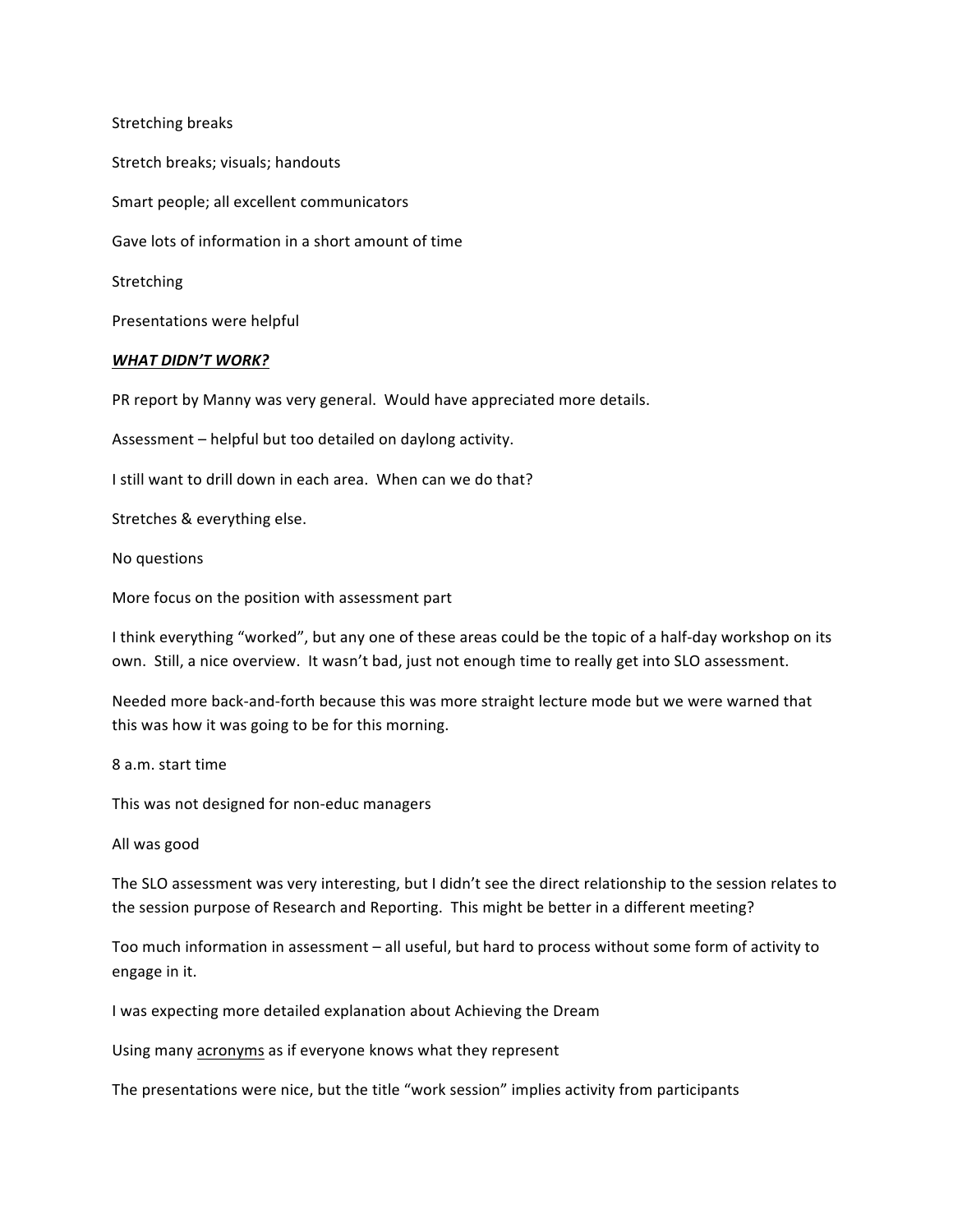We need time to discuss the content

Not giving time for discussion which would help to get through all information but we need discussion to get more clarity

## *GENERAL COMMENTS:*

Thank you for including us all on a Friday for the beginning of this discussion.

No need to apologize for being an administrator, Bonnie. The presentations emphasized people's commitment and that they are doing a good job. Very focused.

How to help this filter out to larger campus community?

This was an excellent session. As a firm believer that these key college processes must be understood by all, how will we communicate this to all campus constituencies? District constituencies?

Thank you! This increases confidence in college processes and engagement from all being ...

The stretch breaks were good. Brent should offer regular "faculty fit" workouts.

Great job; a college who communicates will always help bring everyone together.

More confused now.

This might be a great item to repeat for new faculty in Mode A cycle (every 2 or 3 years - exclude 1<sup>st</sup> year Mode A). And open to all employees (invite groups, such as happened here today)

Loved having the IR people.

I found myself a bit overwhelmed – a typical reaction to this sort of morning. Reflection of my kind of engagement.

Will there be a session for Student Services/Admin Services?

Went well.

We should have recorded this to share individually in departments

We need more institutional discussion on how to improve Student Services and Admin Services program review & assessment. These are need to be more engaged w/student success. (sic)

Most of it was Greek to me!

Stretching! My first time w/these. They are great!

The entire campus needs to hear this in person. Can we hold a campus-wide "mandatory" session?

A good reminder to engage faculty members in the APR process (Liz)